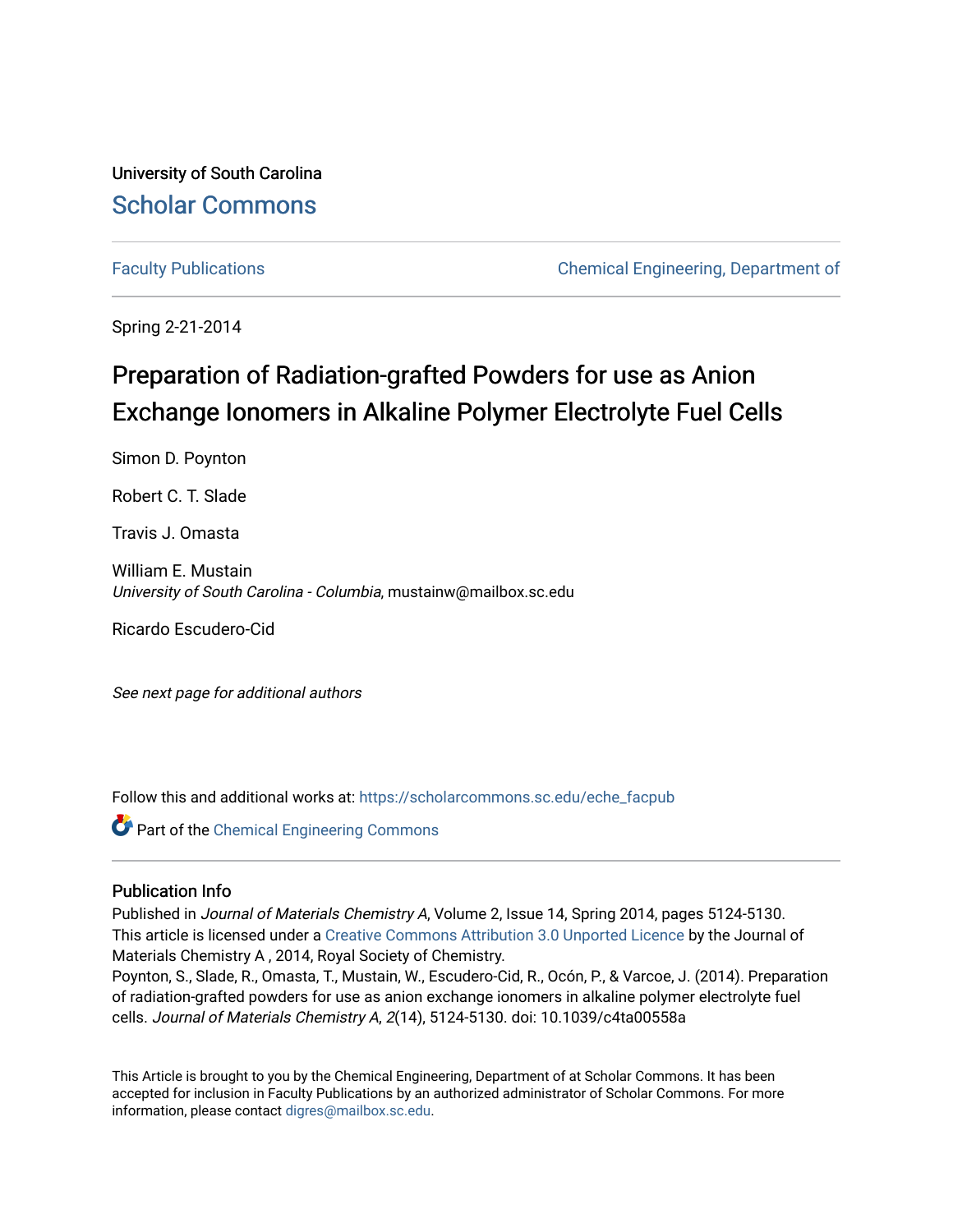## Author(s)

Simon D. Poynton, Robert C. T. Slade, Travis J. Omasta, William E. Mustain, Ricardo Escudero-Cid, Pilar Ocón, and John R. Varcoe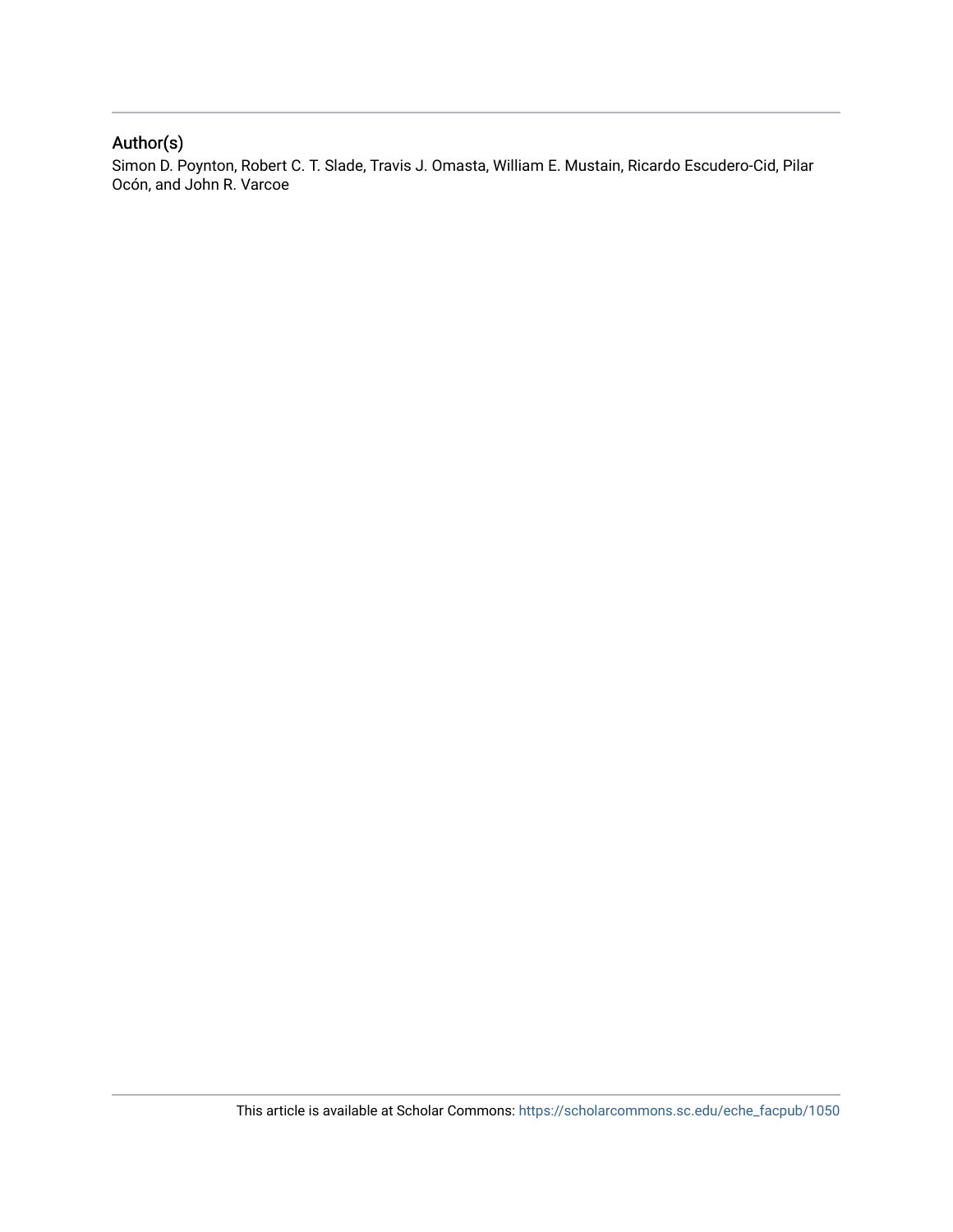# Journal of Materials Chemistry A

# PAPER

YAL SOCIETY<br>**CHEMISTRY** 

Cite this: J. Mater. Chem. A, 2014, 2, 5124

Received 31st January 2014

Accepted 21st February 2014

DOI: 10.1039/c4ta00558a www.rsc.org/MaterialsA

## Introduction

Alkaline polymer electrolyte fuel cells (APEFC) have received a considerable amount of attention in recent years as analogous alternatives to the more heavily investigated proton exchange membrane fuel cells (PEMFC).<sup>1-3</sup> The higher pH of APEFCs facilitates the use of a range of non-precious metal catalysts (reducing the requirement for the expensive platinum catalysts that are typical in PEMFCs), especially at the cathode for the oxygen reduction reaction.<sup>4</sup>–<sup>6</sup> Alkaline anion exchange membranes (AAEM) can also exhibit lower fuel permeabilities, compared to proton exchange membranes (PEM), when used in direct alcohol fuel cells.<sup>7</sup> Additionally, the susceptibility to  $CO<sub>2</sub>$ -derived performance losses is perceived to be reduced with APEFCs compared to traditional aqueous electrolyte (KOH) alkaline fuel cells:<sup>8-11</sup> this is thought to be especially the case when APEFCs are developed that can operate at 80 $\degree$ C over long periods of time.

The synthesis of anion exchange polymer electrolyte materials via radiation-grafting (RG, using either an electron beam (EB), UV, or  $\gamma$ -ray radiation) of pre-formed precursor polymer materials (available in industrial bulk quantities) have been

a Department of Chemistry, University of Surrey, Guildford, GU2 7XH, UK. E-mail: j. varcoe@surrey.ac.uk; Fax: +44 (0)1483 683010; Tel: +44 (0)1483 686838

# Preparation of radiation-grafted powders for use as anion exchange ionomers in alkaline polymer electrolyte fuel cells†

Simon D. Poynton,<sup>a</sup> Robert C. T. Slade,<sup>a</sup> Travis J. Omasta,<sup>c</sup> William E. Mustain,<sup>c</sup> Ricardo Escudero-Cid,<sup>ab</sup> Pilar Ocón<sup>b</sup> and John R. Varcoe<sup>\*a</sup>

A novel alkaline exchange ionomer (AEI) was prepared from the radiation-grafting of vinylbenzyl chloride (VBC) onto poly(ethylene-co-tetrafluoroethylene) [ETFE] powders with powder particle sizes of less than 100 um diameter. Quaternisation of the VBC grafted ETFE powders with trimethylamine resulted in AEIs that were chemically the same as the ETFE-based radiation-grafted alkaline anion exchange membranes (AAEM) that had been previously developed for use in low temperature alkaline polymer electrolyte fuel cells (APEFC). The integration of the AEI powders into the catalyst layers (CL) of both electrodes resulted in a H<sub>2</sub>/O<sub>2</sub> fuel cell peak power density of 240 mW cm<sup>-2</sup> at 50 °C (compared to 180 mW cm<sup>-2</sup> with a benchmark membrane electrode assembly containing identical components apart from the use of a previous generation AEI). This result is promising considering the wholly un-optimised nature of the AEI inclusion into the catalyst layers. **PAPER**<br> **Preparation of radiation-grafted powders for use<br>
anion exchange ionomers in alkaline polymer<br>**  $\frac{25}{25}$ **<br>
Simon D. Poynton," Robert C. T. Slade," Travis J. Omasta," William E. Mustain,"<br>
Simon D. Poynton," Rob** 

widely reported. Irradiation leads to the formation of radicals or peroxy groups (when irradiated under inert atmosphere or air, respectively) that can be distributed throughout the thickness of the base polymer material (UV grafting tends to bias towards surface only functionalisation).<sup>12</sup> RG generally uses vinyl-based monomers (such as vinylbenzyl chloride, VBC) and can involve a subsequent post-grafting functionalisation step (such as reaction of the CH<sub>2</sub>Cl groups of the VBC grafts with tertiary amine to form quaternary ammonium head groups that are capable of conducting anions, see Scheme 1).<sup>13-19</sup>



Scheme 1 The preparation of AEIs and AAEMs via radiation-grafting of vinylbenzyl chloride onto precursor poly(ethylene-co-tetrafluoroethylene) [ETFE] and subsequent quaternisation with trimethylamine.

b Departamento de Quimica Fisica Aplicada, Universidad Autonoma de Madrid, Madrid, Spain

c Department of Chemical and Biomolecular Engineering, University of Connecticut, Storrs, USA

<sup>†</sup> Electronic supplementary information (ESI) available: Including the in situ fuel cell test data collected by the University of Connecticut. See DOI: 10.1039/c4ta00558a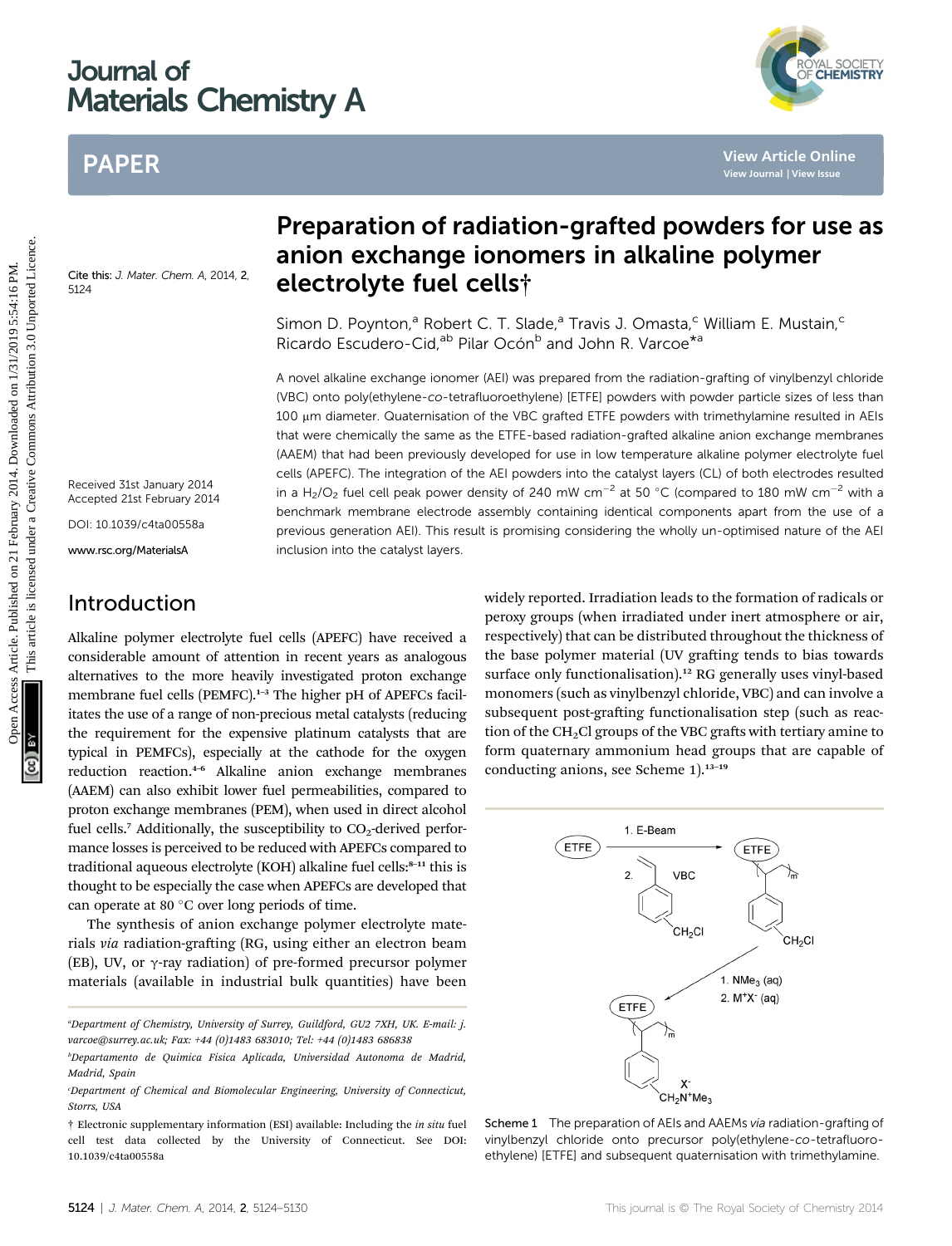The process of RG is not limited to the modification of thin films (a common process reported in the prior literature). Polymer powders have also been subjected to RG and chemical functionalisation (including for fabrication of fuel cell materials). A common approach is subjection of poly(vinylidene fluoride) (PVDF) powders to  ${}^{60}$ Co  $\gamma$ -radiation followed by grafting using monomers such as: styrene,<sup>20</sup> N,N-dimethylacrylamide, $^{21}$  glycidyl methacrylate, $^{22}$  a combination of acrylic acid and methacrylic acid,<sup>23</sup> or a dimethylaminoethyl methacrylate-styrene mixture (to introduce amphoteric properties).<sup>24</sup> Subsequently, these RG powders are typically manufactured into thin films either via a melt process or by dissolution in solvents (such as NMP) followed by a subsequent casting step. Thin film PEMs (for PEMFC application) have also been prepared from PTFE powders: the PTFE was initially subjected to EB radiation (up to 600 kGy under  $N_2$ ) to induce cross-linking and was then followed by a further step involving a second exposure to EB, grafting with styrene, and functionalisation with chlorosulfonic acid (to introduce sulfonic acid groups).<sup>25</sup> The irradiation of ultra-high molecular weight polyethylene powder using <sup>60</sup>Co has also been reported with subsequent grafting of either styrene<sup>26-28</sup> or vinylbenzyl chloride (VBC).<sup>29</sup> These non-fluorinated grafted powders were also manufactured into thin films (via a melt process) and post-graft functionalised with either chlorosulfonic acid or trimethylamine to yield PEMs and anion-exchange membranes (AEM) respectively. Paper<br>
The process of RG is not limited to the modification of this **Experimental**<br>
This (i.e. common process represent in a prior interation) **Material**<br>
This (i.e. common approach is subjected in prior limitation) Materi

In the known cases (detailed above) that involved RG of powders specifically for fuel cell application, the functionalised powders were all processed into thin films to be used as the ion exchange membranes. The use in fuel cells of the functionalised powders directly in the "particulate" form has not been reported: e.g. to formulate into a conductive ionomer coating within the electrocatalyst layer to extending the three phase boundary between reactant gases, electrocatalyst and electrolyte. Ionomers with an inherent functionality (e.g. DuPont Nafion® dispersions for PEMFCs or Tokuyama A3/A4-S™ anionexchange ionomer (AEI) solutions for APEFCs), are typically supplied either dissolved or dispersed in a solvent.<sup>9,30,31</sup> Additionally for APEFCs, a polymer such as poly(vinylbenzyl chloride) can be deposited in the catalyst layer (CL) and subsequently functionalised [e.g. by treatment with  $N$ , $N$ , $N'$ , $N'$ -tetramethylhexane-1,6-diamine $^{32}$  or trimethylamine  $(TMA)^{33}$ ] to form an AEI in situ.

Here we investigate the application of RG poly(ethylene-cotetrafluoroethylene) [ETFE,  $-(CH_2CH_2)_n(CF_2CF_2)_m$ -] powders as an AEI concept for use in APEFCs. This process is amenable to bulk production of AEIs for supply to research collaborators and industrial concerns. As the incorporation of the AEI powders was far from optimised (see below), high power performances were not anticipated. However, surprisingly good performances were observed (verified in an independent laboratory†), which highlights the future potential with the use of RG powders in the development of high performance AEIs (especially if an optimised dispersion or solution can be formulated).

## Experimental

### Materials

ETFE powders (Z8820X, particle size specification  $20-30 \mu m$ ) were supplied by AGC Chemicals Europe (UK). Vinylbenzyl chloride monomer (VBC, mixture of 3- and 4-isomers, used without removal of inhibitors) was purchased from Dow Chemical (Germany). Surfadone LP-100 was obtained from ISPcorp (USA). Propan-2-ol and toluene were of reagent grade and supplied from Sigma-Aldrich (UK) while trimethylamine (TMA, 50%mass in water) was supplied from Acros Organics (UK). Pt/C electrocatalyst (Johnson Matthey HiSPEC 3000, 20% mass Pt on Vulcan carbon black) was purchased from Alfa Aesar (UK). The carbon paper electrodes used for fuel cell testing contained a micro-porous layer (MPL) on one side of a wet proofed (20%mass PTFE) carbon paper gas diffusion layer (GDL) and were purchased from Hesen (China): the MPL consisting of 1 mg  $cm^{-2}$  carbon powder with 20%mass PTFE as binder. All chemicals were used as received and deionised water was used throughout (resistivity = 18.2 M $\Omega$  cm).

### Synthesis of ETFE-g-poly(vinylbenzyl chloride) [ETFE-gpoly(VBC)]

The ETFE powders were irradiated in air to a total dose of 70 kGy (using a 4.5 MeV Dynamatron continuous d.c. electron-beam unit at Synergy Health, South Marston, UK), submerged in a premixed solution of VBC, propan-2-ol, and Surfadone LP-100  $(1.00:3.95:0.05$  volume ratio), purged with N<sub>2</sub> for 2 h, and then sealed and heated for 72 h at 60  $^{\circ}$ C. The resultant ETFE-gpoly(VBC) grafted powder was then recovered by filtration, washed with toluene (to remove any excess VBC and homopolymer), and dried in a vacuum oven at 50 °C.

### Synthesis of ETFE-g-poly(vinylbenzyltrimethylammonium chloride) [ETFE-g-poly(VBTMAC)]

The ETFE-g-poly(VBC) powders were submerged in aqueous TMA solution for 5 h at ambient temperature. The product was washed five times with water before being heated in (fresh) water for 18 h at 50 °C. The resulting ETFE-g-poly(VBTMAC) powders were washed a further  $5 \times$  with water, dried in a vacuum oven at 40 $\degree$ C for 5 day, and stored for later use.

#### Characterisation

The Raman spectra of the powder samples were recorded on a Perkin Elmer System 2000 NIR/FT-Raman spectrometer at a power of 1400 mW with a resolution of 4  $cm^{-1}$  and 128 scans. Thermal analysis was carried out on a Universal Instruments Q500 Thermogravimetric Analyser (TGA). Samples were heated from ambient temperature to 600  $^{\circ}$ C at a heating rate of 5  $^{\circ}$ C  $min^{-1}$  under an inert N<sub>2</sub> gas flow. The particle size of the dehydrated ETFE-g-poly(VBTMAC) powder was measured by lightly pressing a dry aluminium scanning electron microscope (SEM) stub (thoroughly cleaned with acetone before use) onto the powder. A gold coating of 9 nm (prepared using  $6 \times 1.5$  nm layers) was applied to the stub to reduce charging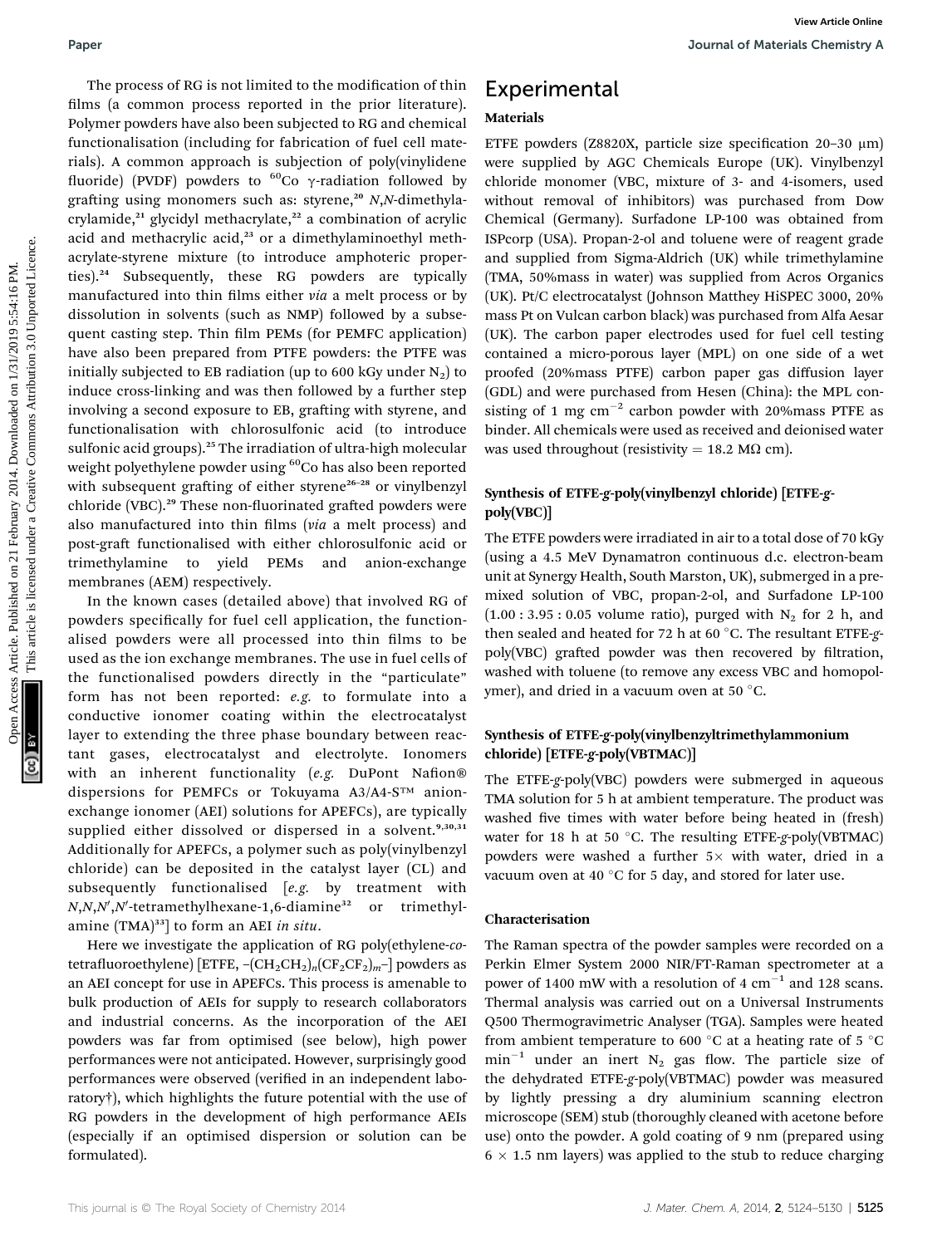of the non-electrically conductive particles. A Jeol JMS 7100F SEM was used to image the AEI (analysed using ImageJ software).

The ETFE-g-poly(VBTMAC) powder samples were immersed in aqueous KCl  $(1 \text{ mol dm}^{-3})$  for 1 h (the solution was exchanged twice during this period to ensure all counter anions were ion-exchanged): the samples were subsequently thoroughly washed with water (at least 10 times) to remove excess KCl (to give metal-cation-free powders). The complete removal of excess  $Cl^-$  anions was verified by testing the post-wash solutions with aqueous  $AgNO<sub>3</sub>$  as a visual indicator. Samples of the ETFE-g-poly(VBTMAC) powder (now in the  $Cl^-$  only form) were then soaked in  $N_2$  purged water for 24 h at ambient temperature. After recovery by filtration, excess surface water was then removed by dabbing with tissue and the hydrated masses  $(M<sub>hdv</sub>)$  were then *quickly* recorded. The samples were then dried in the vacuum oven at 40  $^{\circ}$ C for 5 day before the dry masses  $(M<sub>div</sub>)$  were recorded. The gravimetric water uptakes (WU) were calculated ( $n = 4$  samples) using eqn (1): Journal of Meteriatic Demistry Access Article. A Jos) 365 7:000 SMR in stance electrode) was coated with a 3 mm Au layer to allow we move the summinglife in the form of the move of the movement. All images were and the mo

$$
WU = \frac{M_{\text{hyd}} - M_{\text{dry}}}{M_{\text{dry}}}
$$
 (1)

The ion exchange capacities (IEC) were determined using the dried samples (in  $Cl^-$  anion form) recovered from the WU measurements (above). The samples (known dried mass) were first immersed into 20  $\text{cm}^3$  of aqueous NaNO<sub>3</sub> (2 mol  $\text{dm}^{-3}$ ) solution for 24 h. The solutions were subsequently acidified with aqueous  $\mathrm{HNO}_{3}$   $(2\,\,\mathrm{cm}^{3},\,2\,\,\mathrm{mol}\,\,\mathrm{dm}^{-3})$  and titrated with standardised aqueous AgNO $_3$   $(0.0200\,\, \mathrm{mol}\,\, \mathrm{d m}^{-3})$  solution. A Methrohm 848 Titrino Plus autotitrator equipped with a Ag Titrode was used for the titrations. The IEC (mmol  $\rm g^{-1})$  was calculated from the end point  $(Ep, cm^3,$  taken as the maxima in the first differential plot of the potential vs. volume data) using eqn (2):

$$
IEC (Cl^{-}) = \frac{Ep \times 0.0200}{M_{\text{dry}}}
$$
 (2)

#### Fuel cell testing

Electrode preparation. Prior to formulation of the electrocatalyst ink, the ETFE-g-poly(VBTMAC) powder (as produced) was ground with a pestle and mortar for 10 min to reduce the number of aggregate particles: pleasingly, there were no issues with handling (electrostatics). Pt/C (20%mass Pt) and ETFE-gpoly(VBTMAC) AEI (either 15 or 20%mass of the total Pt/C catalyst powder loading) were mixed in a pestle and mortar with 1 cm<sup>3</sup> water for 10 min until a visually even ink was produced. Propan-2 ol (10 cm<sup>3</sup>) was added to the catalyst ink, which was then blended in the pestle and mortar for a further 5 min before being homogenised with ultrasound for 1 h. The ETFE-g-poly(VBTMAC) powder showed no signs of any solubility. The catalyst ink was sprayed onto the MPLs of the carbon paper gas diffusion electrodes (GDE). The geometric surface areas were  $5.3 \text{ cm}^2$  and the Pt loadings were 0.40  $\pm$  0.02 mg<sub>Pt</sub> cm<sup>-2</sup> for all of the electrodes.

A Jeol JMS 7100F SEM was used to image the GDE containing 15%mass AEI (electrocatalyst side). To aid identification of the AEI, elemental analysis of both Pt and F was conducted using a Noran system seven version 3.1. Ultradry SSD X-ray detector (EDX). For improved image clarity, a second piece of GDE (from the same electrode) was coated with a 3 nm Au layer to allow higher resolution images to be obtained. All images were captured at an angle of  $45^\circ$  to improve definition of surface morphology.

#### Fuel cell assembly and beginning of life testing

An in-house RG ETFE-based AEM  $(80 \mu m)$  fully hydrated thickness with identical benzyltrimethylammonium functionality) was used for all fuel cell tests.<sup>34</sup> The electrodes were initially immersed in water for 10 min to hydrate the AEI. During this hydration process (and subsequent conversion of the polymer electrolyte components of the MEA to the OH $^-$  form), no electrocatalyst or AEI particles were observed to wash off the electrode surface: this shows adequate adhesion of both of these components on the GDL for fuel cell testing (with both AEI mass loadings). All AEI-containing electrodes and AEMs were then immersed in aqueous KOH  $(1 \text{ mol dm}^{-3})$  for 1 h (with two exchanges of KOH solution to ensure complete exchange) followed by a thorough washing with water (to remove excess KOH species).

The GDEs and AAEM were then secured between two graphite plates (serpentine flow channels) to  $5.5$  N m torque with no prior hot-pressing of the MEA  $(i.e.$  the MEA was "hotpressed" in situ). An 850e fuel cell test station (Scribner Associates, USA) was used for the testing: the fuel cell temperature was controlled at 50 °C. The  $H_2$  and  $O_2$  gas feeds were supplied to the anode and cathode respectively at flow rates  $= 400$  cm<sup>3</sup>  $min^{-1}$  and dew point temperatures = 50 °C (indirect determination of  $RH = 100\%$ ) and with no back-pressurisation. *Relative* fuel cell performance data (comparing different ionomers) were collected under potentiometric control with 10 mV  $s^{-1}$  sweep rates: polarisation curves are presented for the return sweep (from high current to open circuit voltage).

## Results and discussions

#### AEI characterisation

AEIs were prepared from precursor ETFE powder using an analogous RG method to that previously employed to fabricate AAEMs from precursor ETFE films.<sup>34</sup> The resultant ETFE-g-poly(VBTMAC) powders were yellow in colour (the initial ETFE powder was white and opaque). The FT-Raman spectra of the base ETFE powder, ETFE-g-poly(VBC) and functional ETFE-gpoly(VBTMAC) AEI powders are presented in Fig. 1. The spectrum of the precursor ETFE powder contained the widely reported CF<sub>2</sub> bands at 1300 and 1324  $\text{cm}^{-1}$  and a CH<sub>2</sub> scissoring band at  $1446$   $cm^{-1}$ .<sup>35</sup> The RG of VBC onto the ETFE powder introduced new bands including aromatic derived modes at 1002 and 1614  $\text{cm}^{-1}$  and the highly diagnostic CH<sub>2</sub>Cl deformation band at 1271  $cm^{-1}$ .<sup>18</sup> On quaternisation with TMA, the  $CH<sub>2</sub>Cl$  band at 1271 cm<sup>-1</sup> disappeared (as expected) with new bands appearing at 760 and 1409  $cm^{-1}$  (indicative of the presence of  $-N^+Me_3$  groups).<sup>35,36</sup>

The IEC of the AEI powder produced was  $1.24 \pm 0.06$  meq g<sup>-1</sup>  $(n = 4)$ , which is only slightly lower to the IEC recorded when preparing AAEM from a 50  $\mu$ m thick ETFE film (not powder)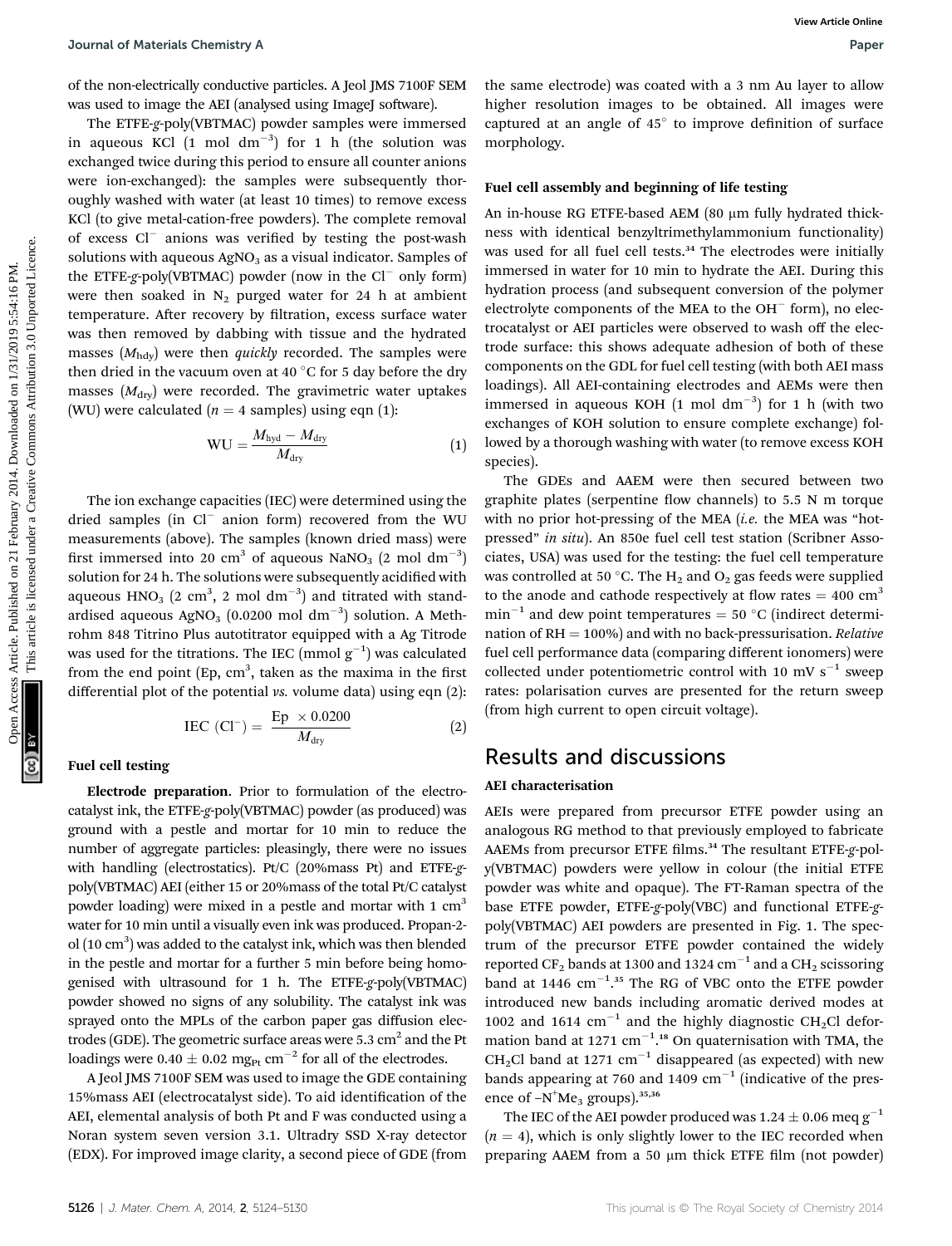

Fig. 1  $FT$ -Raman spectra of: (a) the precursor (non  $e^-$ -beamed) ETFE powder, (b) the intermediate ETFE-g-poly(VBC) RG grafted powder, and (c) the final ETFE-g-poly(VBTMAC) AEI powder. The spectra were normalised to the peak at  $1446$  cm<sup>-1</sup> for presentational purposes. The (spurious) peak at 1495  $cm^{-1}$  is observed in all FT-Raman spectra (including in spectra recorded with an empty sample compartment):† this is an artefact of an aging Laser Line Filter in our instrument.

using an identical procedure [1.49  $\pm$  0.02 meq g<sup>-1</sup> (n = 3)]. The WU was simultaneously measured for the  $AEI(Cl^-)$  samples: the measured values of 155.4  $\pm$  1.8% were considerably larger compared to RG AAEMs prepared with similar IEC values (typical WUs in the range 30–65%).<sup>38</sup> The higher experimental WU for the AEI powders was expected as a result of the increased surface area of the powder and, hence, the less rigorous and consistent removal of surface adsorbed water of the powder particles (compared to the thin film AAEMs). The high WU may not necessarily be detrimental to APEFC performance due to the pivotal importance of water for ion (including OH<sup>-</sup>) conduction: water is also a cathode reactant  $(2H<sub>2</sub>O + O<sub>2</sub> +$  $4e^- \rightarrow 4OH^{-}$ ). Paper<br>  $\frac{2}{3}$ <br>  $\frac{1}{3}$ <br>  $\frac{1}{3}$ <br>  $\frac{1}{3}$ <br>  $\frac{1}{3}$ <br>  $\frac{1}{3}$ <br>  $\frac{1}{3}$ <br>  $\frac{1}{3}$ <br>  $\frac{1}{3}$ <br>  $\frac{1}{3}$ <br>  $\frac{1}{3}$ <br>  $\frac{1}{3}$ <br>  $\frac{1}{3}$ <br>  $\frac{1}{3}$ <br>  $\frac{1}{3}$ <br>  $\frac{1}{3}$ <br>  $\frac{1}{3}$ <br>  $\frac{1}{3}$ <br>  $\frac{1}{3}$ <br>  $\frac{1$ 

Thermogravimetric analyses (TGA) of the base ETFE powders, intermediate ETFE-g-poly(VBC) powders, and the final AEI powders (in both  $Cl^-$  and  $OH^-$  forms) are presented in Fig. 2. The precursor (non-irradiated) ETFE powder showed the expected simple thermal degradation curve, with a single decomposition step in the range 360-490 °C. The intermediate ETFE-g-poly(VBC) powder underwent multiple weight losses. The first step-like weight loss commenced at 280 °C and has previously been attributed to the decomposition of the vinylbenzyl chloride grafts.<sup>13</sup> The final weight loss between 380 and 520  $\degree$ C stems from the decomposition of the ETFE polymer backbone. The addition of the quaternary ammonium functionality in the  $AEI(Cl^-)$  and  $AEI(OH^-)$  powders introduces a mass loss step below 100 °C due to loss of residual water content (the powders were dried in the vacuum oven prior to measurement but were exposed to the atmosphere during TGA sample preparation). The decomposition of the quaternary ammonium group commenced at 150  $\degree$ C for the  $Cl^-$  form material (in good agreement with that observed previously),<sup>37</sup> however, it was observed to initiate at a lower temperature (nearer 100 $^{\circ}$ C) for the OH<sup>-</sup> form. The next decomposition step now commences at the slightly higher temperature of 330 °C (for both counter-ions), while the final degradation step occurs above 425 °C: the degradation of the non-ETFE remnants and the ETFE component are starting to overlap.



Fig. 2 TGA traces under flowing  $N_2$  of (a) the precursor (non e<sup>-</sup>beamed) ETFE powder, (b) the intermediate ETFE-g-poly(VBC) RG grafted powder, (c) the  $AEI(Cl^-)$  powder, and (d) final  $AEI(OH^-)$  powder.

The difference in quaternary ammonium decomposition temperature for the two anions highlights both the greater susceptibility towards thermal degradation with this functional group in the presence of  $OH^-$  ions (and the necessity to evaluate such functional groups in the counter-ion environment in which they will be used). The TGA results with the AEI powders give an indication of short-term thermal stabilities only (i.e. over the ca. 110 min of the experiment): this is not a comment on the long term *in situ* stabilities (more relevant to application in APEFCs).

The surface morphology of the  $AEI(Cl^-)$  particles was observed using SEM. As presented in Fig. 3a, the particles were non-uniform in respect to both size and shape. A mean particle size of 24.5  $\pm$  9.8 µm (sample population of  $n = 311$ ) was measured for the dehydrated particles. A minimum and maximum particle size of 6 and 75  $\mu$ m was observed in the sample of AEI studied using SEM. Visual inspection of the images of the surface of the particles reveal exteriors composed of irregular platelets with a small degree of internal porosity (Fig. 3b and c).

#### AEI incorporation into fuel cell electrodes

The application of the  $AEI(Cl^-)$  into the catalyst layers was via formation of a sprayable "ink" containing the electrocatalyst, AEI, and solvent. SEM images of the GDE (catalyst layer) prepared with 15% mass  $AEI(Cl^-)$  are presented in Fig. 4. Cracks on the surface of the GDE (that diverge in all directions) result from the drying of the solvent (propan-2-ol and water) under ambient conditions. Distinct, isolated AEI particles are randomly distributed across the surface of the GDE. A proportion of these particles are visibly lying below a layer of electrocatalyst. The size and shape of these AEI particles are similar to that seen in Fig. 3. Magnification  $(x2000)$  of one of these particles (Fig. 4b) reveals a rough morphology of small globular spheres covering the entire surface of the AEI particle. Surrounding the isolated AEI "islands" are smooth regions with no clear visual evidence of µm sized AEI particles. A "particle free" region is highlighted in Fig. 4d (magnified  $\times 2000$  in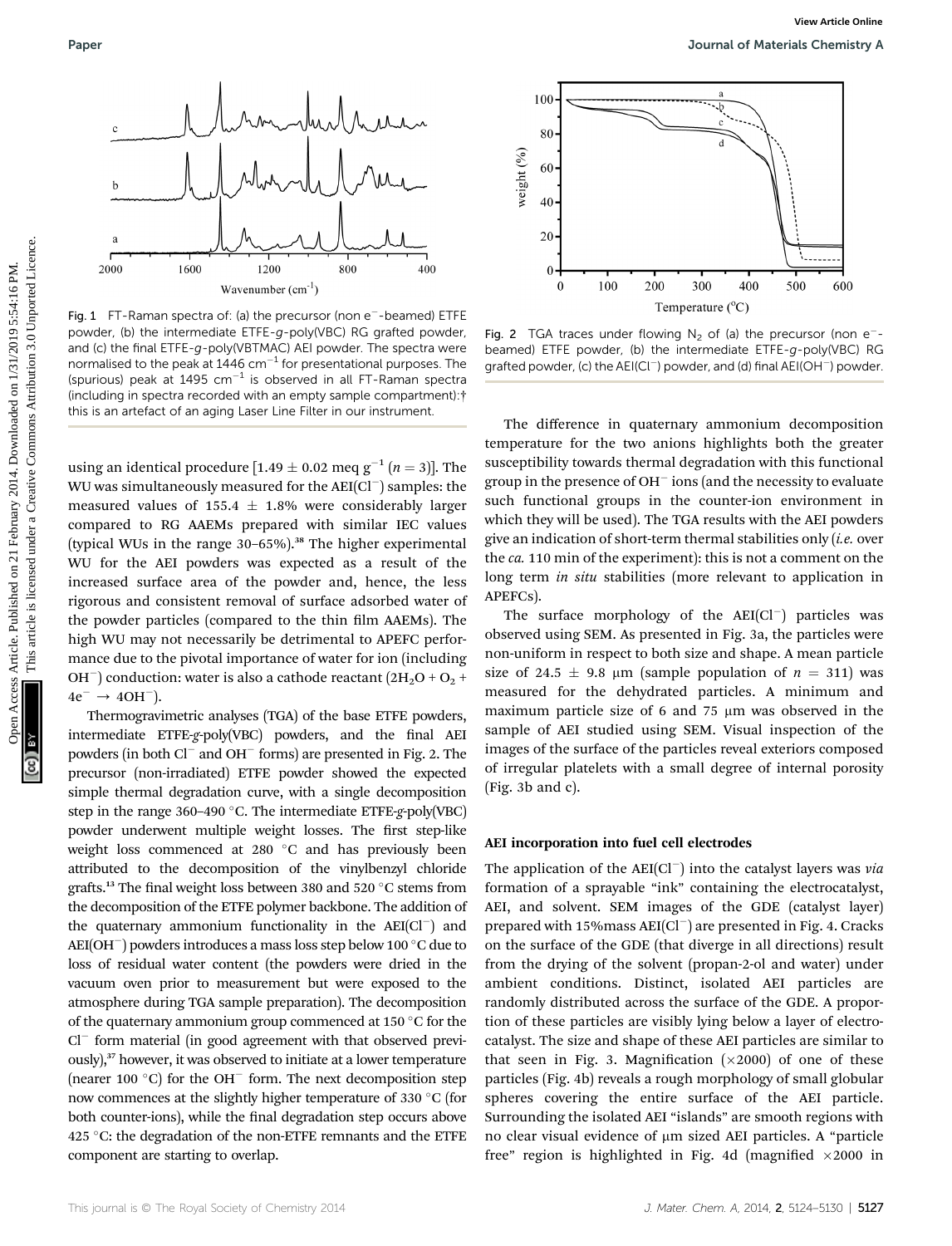

Fig. 3 SEM images of the dehydrated AEI(Cl<sup>-</sup>) powder particles (9 nm Au coating).



Fig. 4 SEM images of the catalyst layer of a GDE sample with 15%mass AEI content (3 nm Au coating used for image clarification purposes).

Fig. 4e). The same small globular spheres, as seen covering the AEI particle, are also observed in the AEI-free regions. Increased magnification  $(x50 000)$  of both regions confirms that the morphologies of globular spheres are identical (Fig. 4c and f).

Elemental analysis was subsequently performed to confirm the distribution of AEI across the GDE and for the identification

of the globules that coat the entire electrode surface. Fig. 5a and b respectively show the elemental Pt and F contents for an exemplar particle and particle-free region (associated SEM at  $10\ 000\times$  magnification). F was only observed with the AEI particle sample zone and not for the particle-free region, while the Pt signal was strong for both sample regions. The F signal originates from the  $-CF_2$ – groups within the ETFE base polymer of the AEI, while the Pt signal comes from the Pt/C electrocatalyst. Further confirmation as to the location of the F (and thus AEI) across the GDE is given by the elemental maps presented in Fig. 5c. It is clear that the F signals are only associated with the randomly distributed particles, while the Pt signal is more evenly spread across the electrode surface. Thus, the particle-free zones are generally devoid of AEI. This was not unexpected given the crude fabrication method used. The localised distribution of AEI particles across the GDE will result in a concentration of the ionic conductivity into isolated regions (within the electrocatalyst layer), while the majority of the "catalyst layer" will not exhibit significant ionic conduction. This obviously has major implications for the catalyst utilisation of the electrode, as it significantly reduces the electrochemically active surface area (of the catalyst) for both the oxygen reduction and hydrogen oxidation reactions. Therefore, in situ performances were expected to be poor. Sources Articles Chemistry Article. The point of the spinter of February 2014.<br>
The point of the point of February 2014. The point of February 2014 of the ARTICLE Simple come and not for the point of February 2014. This a

To verify this expectation, single cell  $H_2/O_2$  APEFCs were tested at 50 °C using MEAs with either 15 or 20% mass AEI in the electrodes (symmetrical AEI contents in both the anode and cathode in each MEA). The polarisation and power density curves are presented in Fig. 6. The OCVs for the 15 and 20% mass AEI loadings were high at 1.05 and 1.07 V, respectively (typical for  $H_2/O_2$  APEFCs). Both electrodes, however, suffered from a significant initial drop in potential at low current density (indicating kinetic limitations due to an uneven distribution of the AEI across the electrode surface). The lower AEI loading of 15%mass yields a larger overpotential at low current densities relative to the electrode with 20%mass AEI.

Even with the considerable catalyst utilisation limitations, the maximum geometric power densities recorded for both AEI loading levels were high (considering the use of a relatively thick 80 µm AAEM and a low temperature of 50 °C): the 15% mass AEI showed a peak power density = 180 mW cm<sup>-2</sup> (at 475 mA cm<sup>-2</sup>), while 20%mass AEI showed a peak power density  $= 240$  mW  $\text{cm}^{-2}$  (at 630 mA  $\text{cm}^{-2}$ ). A typical value for a similar MEA (tested under similar conditions) but with Surrey's previous generation ionomer (15%mass polymer loading) is 140 mW  $cm^{-2}$ .<sup>34</sup> In addition to the uneven AEI distribution (evident in Fig. 4), the surface morphology of the electrodes were not flat. The contact resistances within both MEAs (without prior hot-pressing to laminate the electrodes to the AAEM) were 193 and 154 m $\Omega$  cm<sup>2</sup> (determined from current interrupt measurements recorded automatically by the Scribner fuel cell test station) for the 15% mass and 20%mass AEI, respectively.

Given that such promising performances were not anticipated, the AAEM and AEI materials were then sent for interlaboratory testing (at the University of Connecticut). Despite different MEA fabrication and test conditions being used, higher than expected performances were again observed (see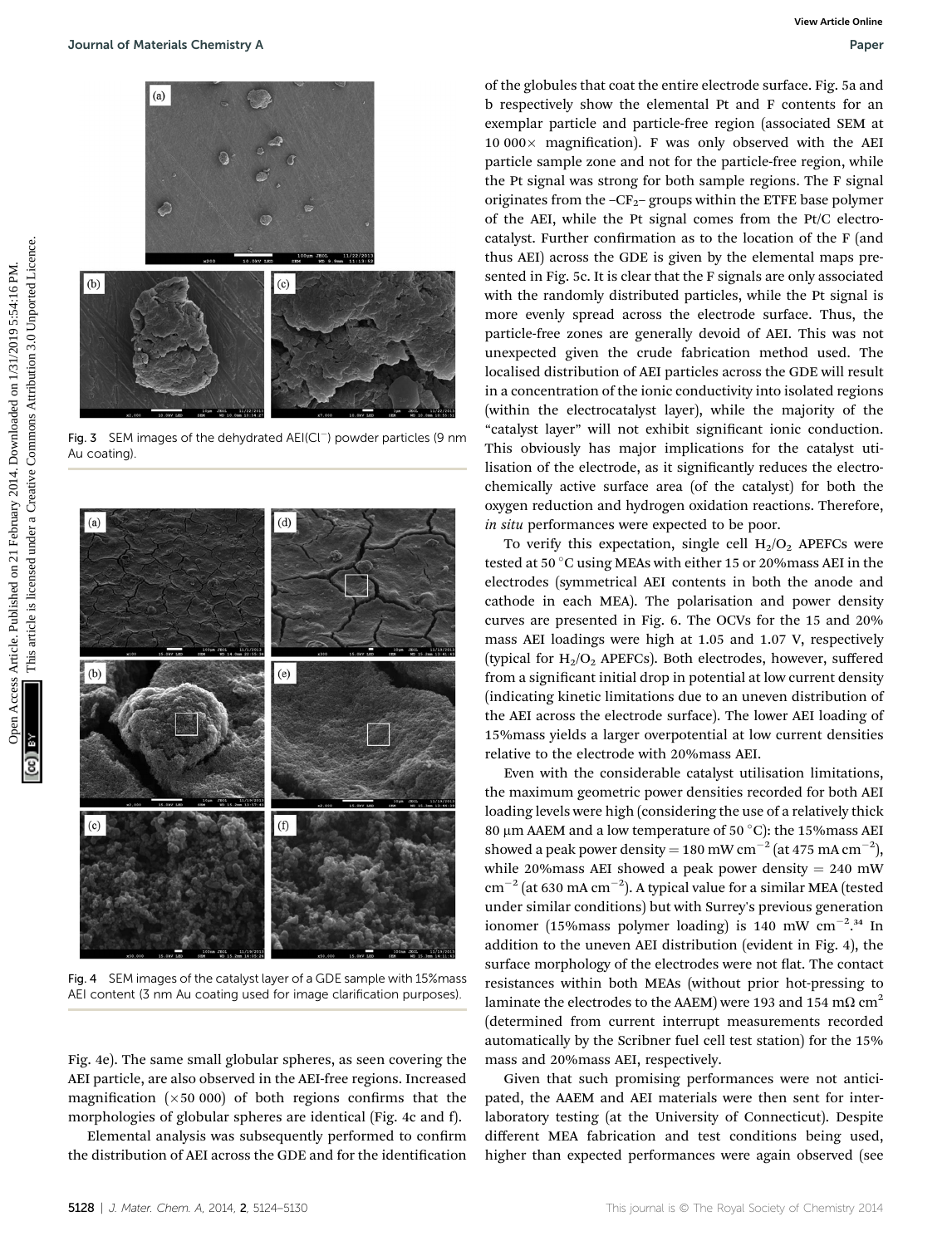

Fig. 5 SEM and EDX data for: (a) AEI particle region of GDE ( $\times 10$  000), (b) non-particulate regions ( $\times 10$  000), and (c) EDX mapping over a larger surface area of the GDE. The catalyst layer contained 15%mass AEI powder.



Fig. 6 Beginning of life fuel cell performance curves at 50  $\degree$ C for MEAs containing electrodes fabricated using either 15%mass (dashed line) or 20%mass (solid line) RG powder AEI(OH<sup>-</sup>). AAEM(OH<sup>-</sup>) = ETFE RG type (80  $\mu$ m fully hydrated thickness). H<sub>2</sub>/O<sub>2</sub> gases were supplied at 400 cm<sup>3</sup> min<sup>-1</sup> and RH  $\approx$  100%. Data recorded from high current density to open circuit voltage at 10 mV  $s^{-1}$  sweep rate.

Fig. ESI2†): a peak power density of 185 mW cm<sup>-2</sup> was obtained. It appears that access to  $OH^-$  anions through the catalyst layers is less critical than any blocking of gas permeation by ionomer binder in the fabricated electrodes. The higher than expected fuel cell performances may also be due to the identical chemistry of the AEI and AAEM used (only the morphological form and IEC being different).

We acknowledge that these AEI powders cannot be realistically used in APEFCs in such a morphological (powder) form; however, the high performances obtained (in un-optimised MEAs and fuel cell conditions) indicates that this class of materials has a potential (for use as an AEI) that needs to be further developed. Efforts are now on-going that are focusing on developing a more suitable dispersion or solubilisation of the RG AEI particles (of smaller particle sizes) that would allow a more even distribution of AEI in the catalyst layers.

## Conclusions

The use of novel radiation-grafted ETFE benzyltrimethylammonium powders as anion-exchange ionomers (AEI) within the electrocatalyst layer of an alkaline polymer electrolyte fuel cell is reported. The AEI powders were produced with comparable ion-exchange capacities to previously developed alkaline anion-exchange membranes (of identical